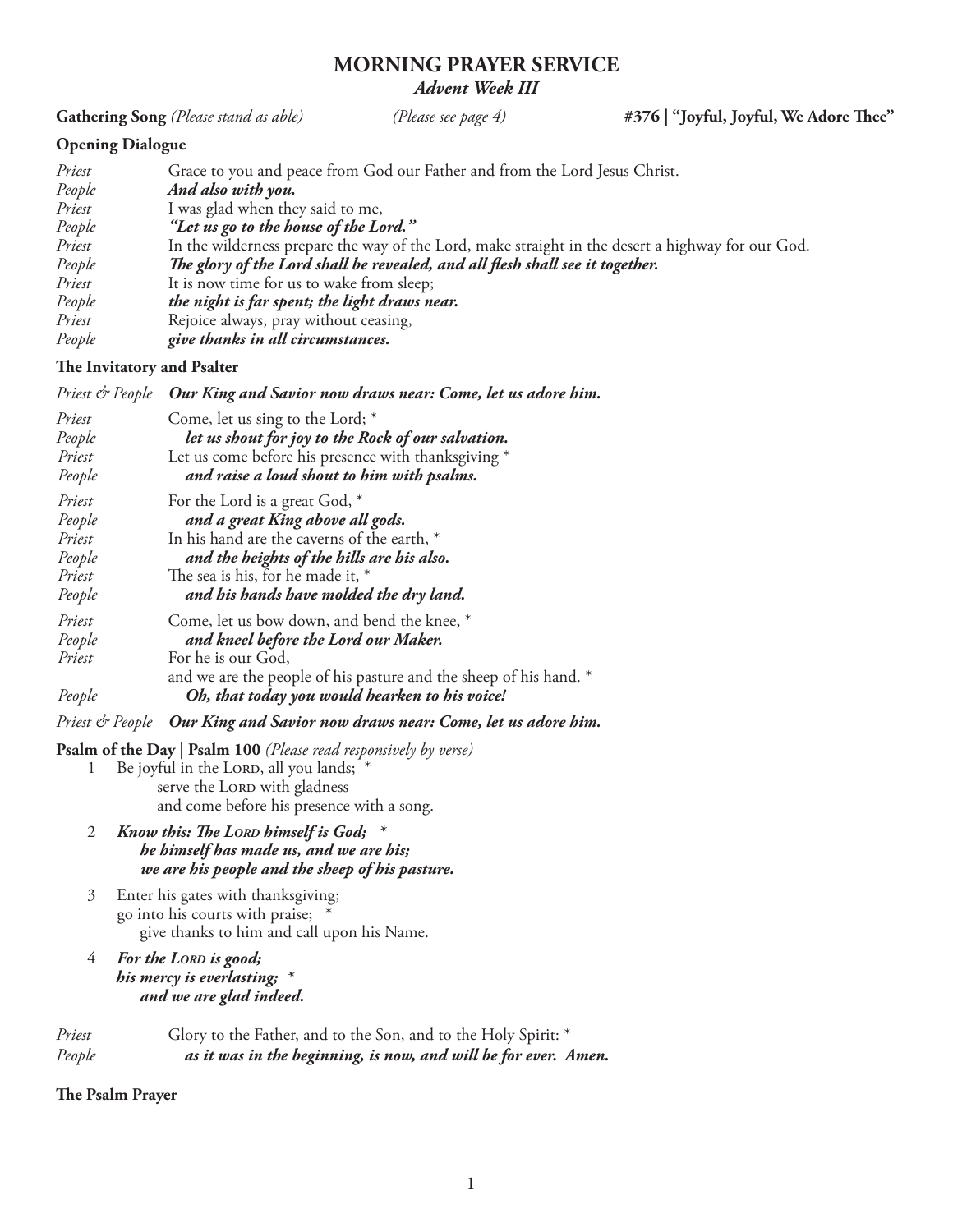#### **Reading | Philippians 4:4-9**

*Priest* The Word of the Lord. *People Thanks be to God.*

### **Reflection**

Advent Week 3 | Wait Upon the Lord with Rejoicing!

#### **Gospel Canticle** *(Please stand as able)*

*Priest* Long ago God spoke to our ancestors in many and various ways by the prophets, *People but in these last days God has spoken to us by the Son.*



 *Words:* Latin, 10th cent.; tr. Percy Dearmer (1876 - 1936)  *Music: Christe sanctorum* Melody from Antiphoner, (1681)

### **Prayers**

| Priest | The Lord be with you. |
|--------|-----------------------|
| People | And also with you.    |
| Priest | Let us pray.          |

#### **The Lord's Prayer**

*Our Father, who art in heaven, hallowed be thy Name, thy kingdom come, thy will be done, on earth as it is in heaven. Give us this day our daily bread. And forgive us our trespasses, as we forgive those who trespass against us. And lead us not into temptation, but deliver us from evil. For thine is the kingdom, and the power, and the glory, for ever and ever. Amen.*

Vercicle Save your people, Lord, and bless your inheritance;<br>Response Govern them and uphold them, now and always. *Response**Govern them and uphold them, now and always.* Vercicle Day by day we bless you; *Response**We praise your name for ever.* Vercicle Lord, keep us from all sin today;<br>Response **Have mercy upon us, Lord, hav** *Response**Have mercy upon us, Lord, have mercy.*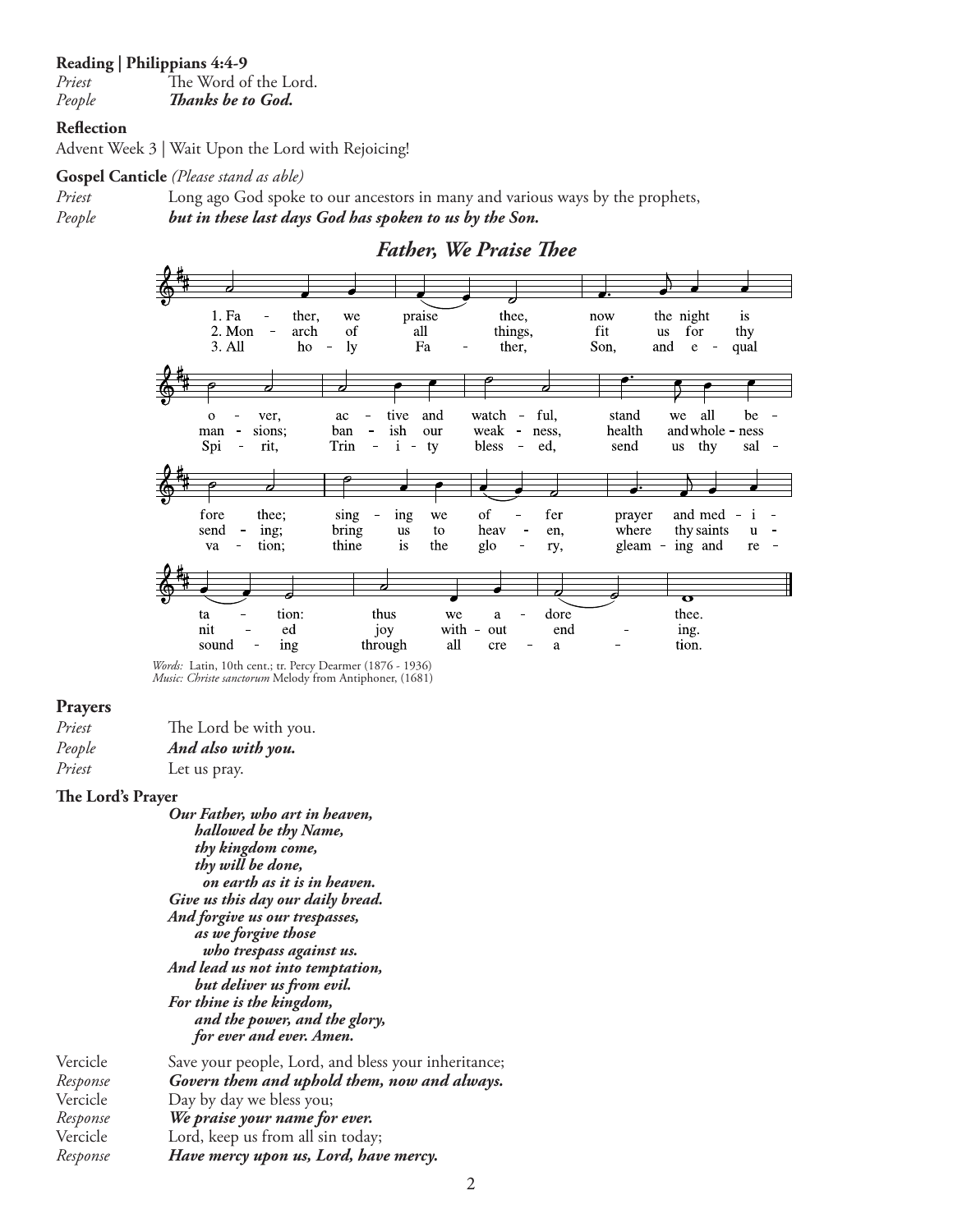Vercicle Lord, show us your love and mercy; *Response**For we put our trust in you.*  Vercicle In you, Lord, is our hope; *Response**And we shall never hope in vain.*

## **The Collect for the Day**

## **A Collect for the Renewal of Life**

O God, the King eternal, whose light divides the day from the night and turns the shadow of death into the morning: Drive far from us all wrong desires, incline our hearts to keep your law, and guide our feet into the way of peace; that, having done your will with cheerfulness during the day, we may, when night comes, rejoice to give you thanks; through Jesus Christ our Lord. *Amen.*

## **A Collect for Grace**

| People | Lord God, almighty and everlasting Father,     |
|--------|------------------------------------------------|
|        | you have brought us in safety to this new day: |
|        | Preserve us with your mighty power,            |
|        | that we may not fall into sin,                 |
|        | nor be overcome by adversity;                  |
|        | and in all we do,                              |
|        | direct us to the fulfilling of your purpose;   |
|        | through Jesus Christ our Lord. Amen.           |
|        |                                                |

## **Blessing**

| Priest | Let us bless the Lord.                                                                                 |
|--------|--------------------------------------------------------------------------------------------------------|
| People | Thanks be to God.                                                                                      |
| Priest | May the God of hope fill you with all joy and peace in believing through the power of the Holy Spirit. |
| People | Amen.                                                                                                  |
|        |                                                                                                        |

## **Sending Song**



*The Episcopal Church of St. John the Baptist subscribes to an all copyright release covering all content in this bulletin from One License with license No. A-727355.*

*The Rev. Thomas M. White, Rector Scott Kresge, Organist/Videography/Streaming*